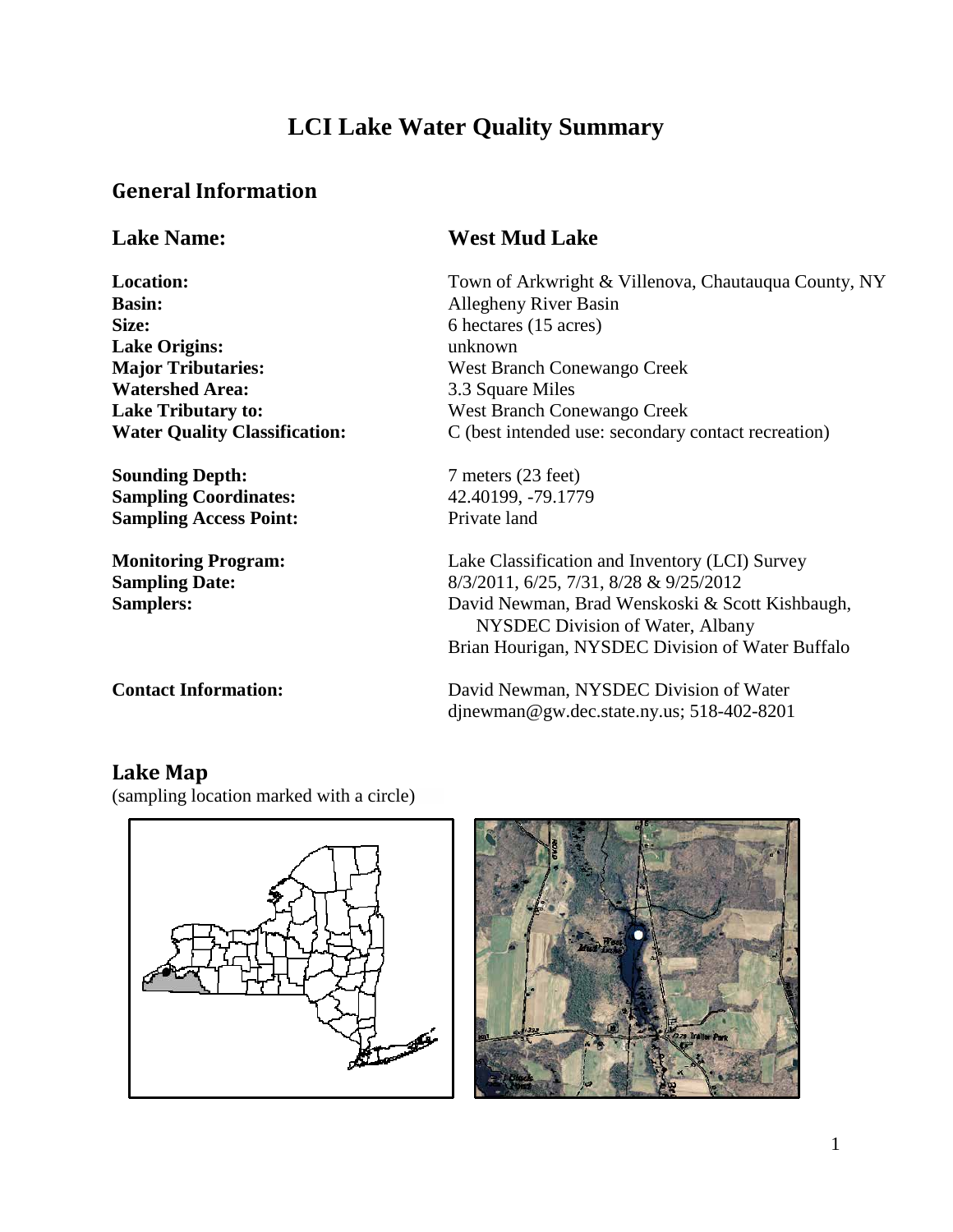#### **Background and Lake Assessment**

West Mud Lake is a 15 acre lake located between the towns of Arkwright and Villanova in Chautauqua County. The majority of the near shore area of the lake is either forested or wetland, with only a few private access points to the lake. The entire shoreline of the lake is privately owned with no public access points. The greater watershed for the lake is a mix of forested lands, wetlands and agricultural lands, both crop lands and dairy farms. It is unknown what current or past recreational uses the lake supports, although it is likely that at least some fishing may occur on the lake.

The NYSDEC Division of Water's lake water quality database had no previous data for the lake, and thus the lake was included in the 2011 Lake Classification and Inventory (LCI) screening program. Due to potential water quality impairments related to excess nutrients, additional monitoring of the lake during the summer of 2012.

West Mud Lake can be characterized as *eutrophic*, or moderately to highly productive. The average water clarity reading for the samples taken between 2011 and 2012 (TSI = 51, typical of *eutrophic* waterbodies) was in the expected range given the total phosphorus reading (TSI  $=$  53, typical of *eutrophic* waterbodies) and clearer than expected give the chlorophyll *a* reading (TSI = 58, typical of *eutrophic* waterbodies). These data indicate that baseline nutrients may support algal blooms in the lake.

In early August, the lake's surface water had a slight algal greenness, with the water clarity reading of 2.1 meters (~7 feet). An assessment of the aquatic plants of the lake showed several native submergent and floating leaf plants. A few of the floating leaf plants were noted as occurring at high densities in a few small areas around the lake. No invasive aquatic plant species were seen in the lake; however, a complete survey of the aquatic plant community of the lake was not conducted. Efforts should be made to prevent the introduction and spread of any invasive species

West Mud Lake exhibits thermal stratification, in which depth zones (warm water on top, cold water on the bottom during the summer) are established, as in most NYS lakes greater than 6 meters deep. The thermocline was generally in 3 to 5 meter range from late June through late August. The lake had de-stratified or mixed by the end of September. Anoxic (lack of oxygen) conditions were observed in waters below 4 meters of depth while the lake was stratified with a re-oxygenation of the lower portion of the water column occurring when the lake mixed in September. Surface pH readings were slightly alkaline. Conductivity readings indicated hard water (high ionic strength) and were consistent over depth and time. All of the above parameters were similar to those seen at East Mud Lake in 2011, with the exception of the dissolved oxygen level (more indicative of *hypoxic,* or oxygen-poor conditions) in East Mud Lake. East Mud Lake was not sampled in 2012.

West Mud Lake appears typical of hard water, weakly colored, slightly alkaline waterbodies. Other water bodies with similar water quality characteristics support warmwater fish species, although the lack of cold oxygen rich water may not be supportive of coldwater fish species. However, fisheries habitat cannot be fully evaluated by the LCI. A fisheries survey would need to be conducted to further evaluate the fisheries in the lake.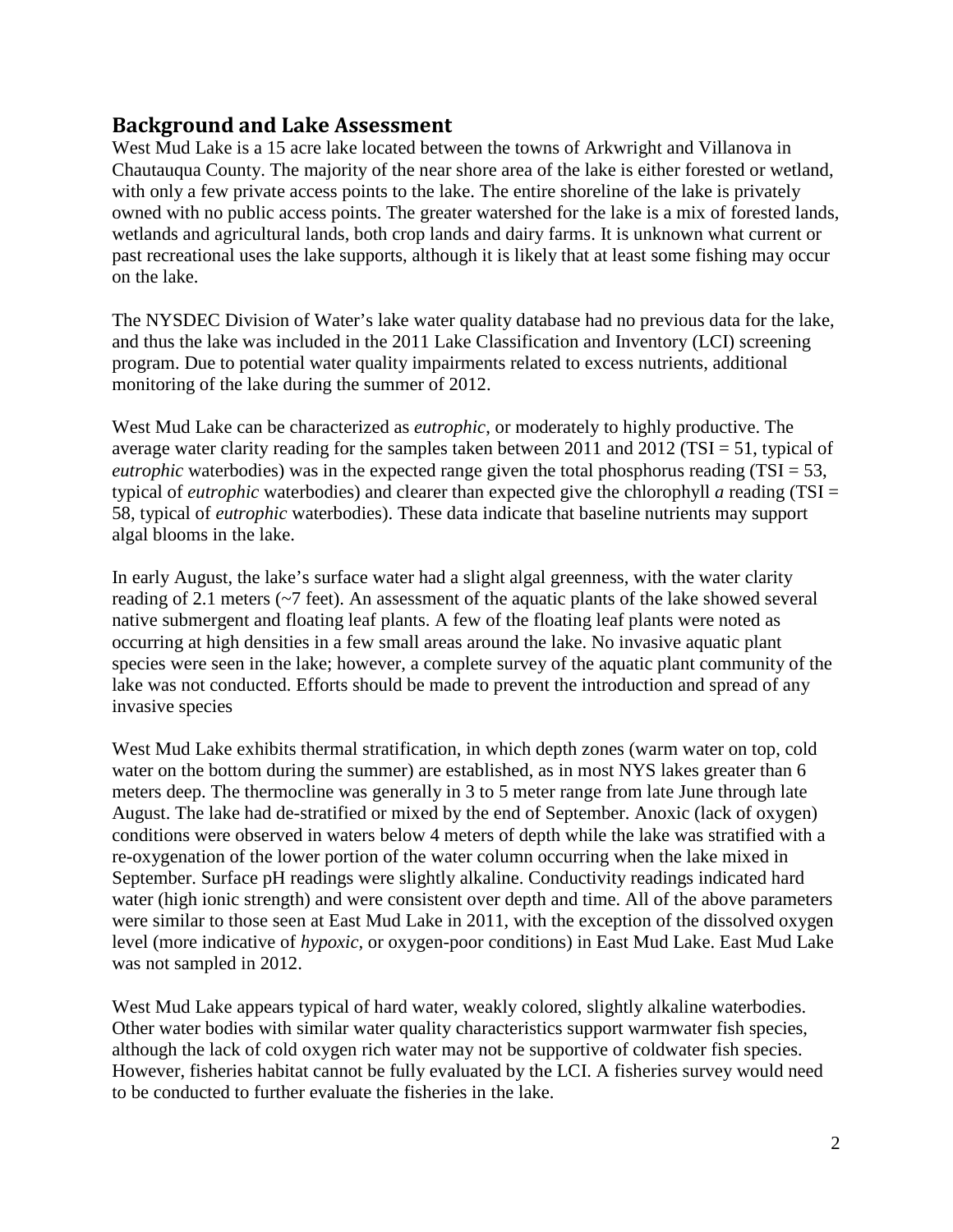The phosphorus levels found in the surface waters were above the state's guidance value on all sampling dates and may indicate unnatural nutrient inputs to the lake from the watershed. The other parameters of concern were high chlorophyll *a* (indicative of elevated algae levels), low deepwater dissolved oxygen readings, and elevated iron and manganese levels in the bottom waters. The elevated iron and manganese are typically seen in waterbodies that experience anoxic conditions, which allows iron and manganese bound in the sediment to be released to the water column.

#### **Evaluation of Lake Condition Impacts to Lake Uses**

#### *Potable Water (Drinking Water)*

West Mud Lake is not classified for use as a potable water supply. Although the LCI data are not sufficient to evaluate potable water use, these data suggest elevated levels of phosphorus, algae (chlorophyll *a*) and iron may *threaten* surface potable water use. The levels of iron and manganese in the bottom waters may cause taste or odor issues with finished water.

#### *Contact Recreation (Swimming)*

West Mud Lake is not classified for primary contact recreation- swimming and bathing being the best intended use. Bacteria data are needed to evaluate the safety of West Mud Lake for swimming—these are not collected through the LCI. The data collected through the LCI showed the water clarity was above the State Department of Health's guidance value of 1.2 meters to protect swimmers. The high algae and phosphorus levels may create conditions that would *stress*  the ability of the lake to be safely used for swimming.

#### *Non-Contact Recreation (Boating and Fishing)*

The data collected through the LCI indicates that high densities of floating leaf aquatic plants may *threaten* the ability of the lake to be used for boating and fishing.

#### *Aquatic Life*

Organisms susceptible to high summer temperature may be *stressed* due to a lack of cold oxygen rich water in the pond during the summer. Additional biological studies would need to be conducted to further evaluate impacts to aquatic life.

#### *Aesthetics*

These data indicate that aesthetics may be *stressed* by high densities of aquatic macrophytes and algal greenness.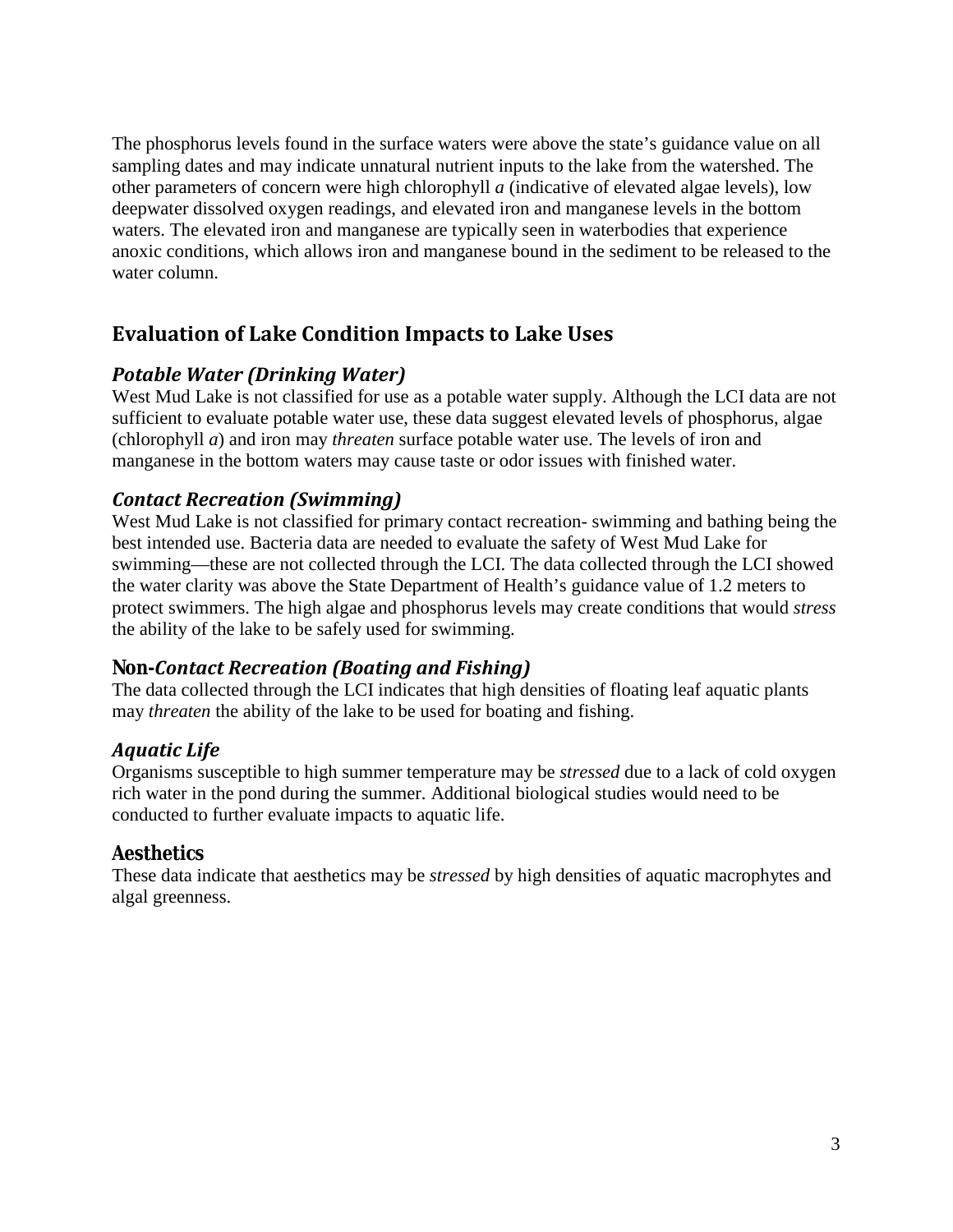#### **Additional Comments**

- Almost 50% of the lake's watershed is agricultural lands. Ensuring that agricultural best management practices are being adhered to within the watershed may help reduce nutrient inputs to the lake.
- A local resident indicated that in the past individuals were suspected of "*taking*" snapping turtles from the lake. New York State does allow individuals who possess a small game hunting license to hunt snapping turtles within a defined season. However, there is a minimum size and bag limit, and the only manner in which they are allowed to be taken is with a firearm or a bow. A permit is required to possess any live snapping turtles and it is illegal to buy, sell, or breed snapping turtles in the state. If in the future individuals are suspected of taking snapping turtles this should be reported to local law enforcement and/or the DEC's dispatch number (1-877-457-5680).
- Periodic surveillance for invasive exotic plant species may help to prevent the  $\mathbf{r}^{\prime}$ establishment and spread of any new invaders, given the escalating problems with exotic aquatic weeds.

#### **Aquatic Plant IDs**

Exotic Plants: None Observed

Native Plants: *Brasenia schreberi* (watershield) *Potamogeton amplifolius* (largeleaf pondweed) *Potamogeton epihydrus* (ribbonleaf pondweed) *Nuphar sp.* (yellow waterlily) *Nymphaea sp.* (white waterlily) *Myriophyllum sibericum* (northern watermilfoil) *Najas flexilis* (slender naiad) *Stuckenia pectinatus* (Sago pondweed) *Lemna trisulca* (star duckweed) *Lemna minor* (duckweed) *Elodea canadensis* (common waterweed) *Wolffia sp.* (Watermeal)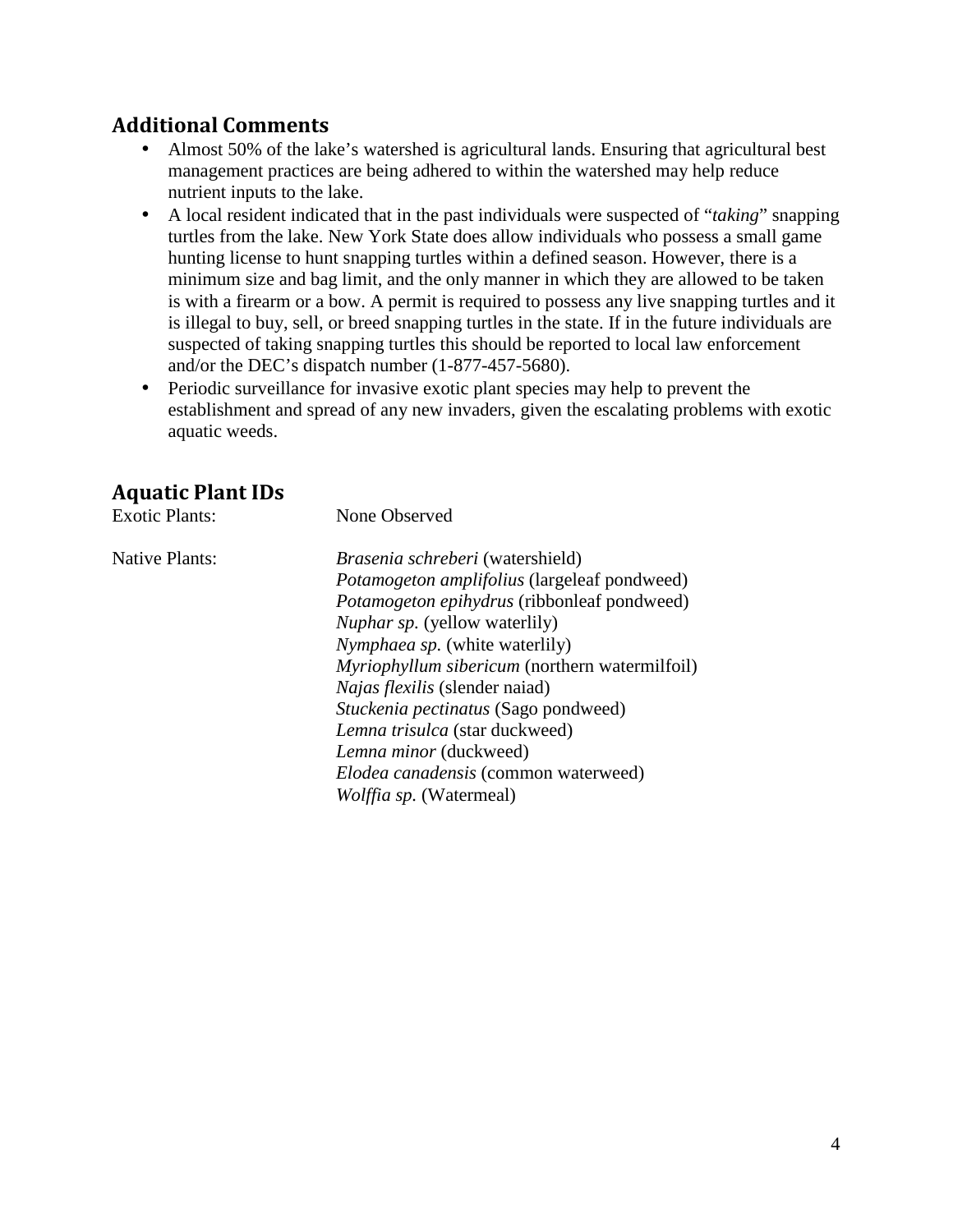#### **Depth Profiles**





#### **Time Series: Trophic Indicators**



\* Transparent markers represent the 8/3/2011 sampling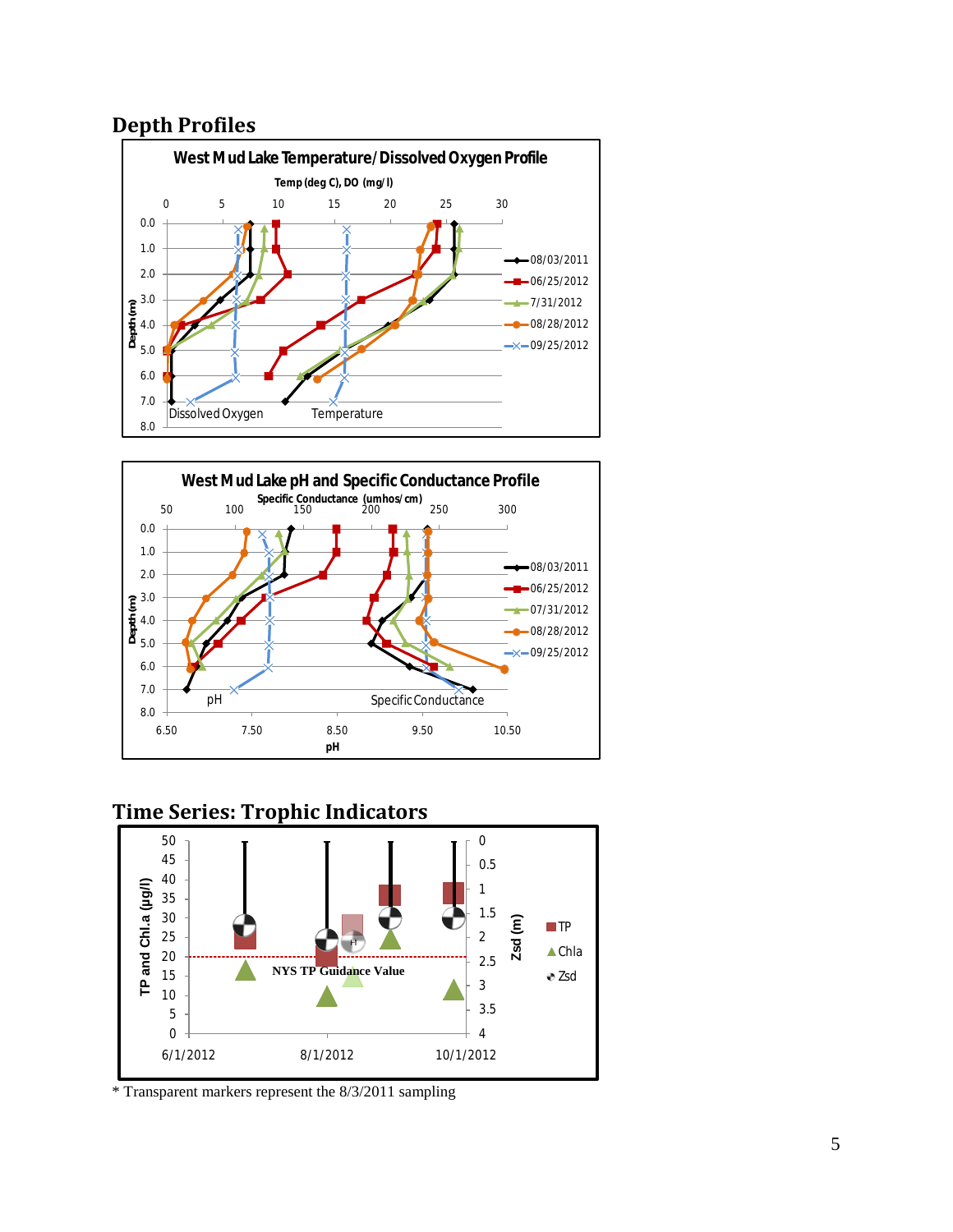# **Water Quality Sampling Results**

# *Surface Samples*

|                     | <b>UNITS</b> | N | <b>MIN</b> | <b>AVG</b> | <b>MAX</b> | <b>Scientific Classification</b>       | <b>Regulatory Comments</b>                               |
|---------------------|--------------|---|------------|------------|------------|----------------------------------------|----------------------------------------------------------|
| <b>SECCHI</b>       | meters       | 5 | 1.6        | 1.82       | 2.1        | Eutrophic                              | No readings violate DOH guidance value                   |
| TSI-<br>Secchi      |              |   | 53.2       | 51.4       | 49.3       | Eutrophic                              | No pertinent water quality standards                     |
| TP                  | mg/1         | 5 | 0.0204     | 0.0292     | 0.0366     | Eutrophic                              | 100% of readings violate water quality<br>guidance value |
| <b>TSI-TP</b>       |              |   | 47.6       | 52.8       | 56.0       | Eutrophic                              | No pertinent water quality standards                     |
| <b>TSP</b>          | mg/l         | 5 | 0.0056     | 0.01052    | 0.0187     | High % soluble Phosphorus              | No pertinent water quality standards                     |
| <b>NO</b> x         | mg/1         | 5 | 0.0049     | 0.01306    | 0.0279     | Low nitrate                            | No readings violate water quality standards              |
| NH <sub>4</sub>     | mg/1         | 5 | <b>ND</b>  | 0.052      | 0.213      | Low ammonia                            | No readings violate water quality standards              |
| <b>TKN</b>          | mg/1         | 5 | 0.43       | 0.542      | 0.64       | Intermediate organic nitrogen          | No pertinent water quality standards                     |
| TN/TP               | mg/1         |   | 38.42      | 42.61      | 53.61      | Phosphorus Limited                     | No pertinent water quality standards                     |
| <b>CHLA</b>         | ug/l         | 5 | 9.77       | 15.494     | 24.7       | Eutrophic                              | Readings indicate stressed conditions                    |
| TSI-<br><b>CHLA</b> |              |   | 53.0       | 57.5       | 62.1       | Eutrophic                              | No pertinent water quality standards                     |
| Alkalinity          | mg/1         | 5 | 97.1       | 107.22     | 115        | <b>Moderately Buffered</b>             | No pertinent water quality standards                     |
| <b>TCOLOR</b>       | ptu          | 5 | 22         | 29.6       | 39         | <b>Weakly Colored</b>                  | No pertinent water quality standards                     |
| <b>TOC</b>          | mg/1         | 5 | 5.9        | 6.14       | 6.3        |                                        | No pertinent water quality standards                     |
| Ca                  | mg/1         | 5 | 31.1       | 34.62      | 36.8       | <b>Strongly Supports Zebra Mussels</b> | No pertinent water quality standards                     |
| Fe                  | mg/1         | 5 | 0.0974     | 0.2207     | 0.572      | May have some taste/odor               | 20% of readings violate water quality<br>standards       |
| Mn                  | mg/1         | 5 | 0.0232     | 0.07302    | 0.203      |                                        | No readings violate water quality standards              |
| Mg                  | mg/1         | 5 | 6.76       | 7.22       | 7.45       |                                        | No readings violate water quality standards              |
| K                   | mg/1         | 5 | 0.636      | 0.774      | 1.04       |                                        | No pertinent water quality standards                     |
| Na                  | mg/1         | 5 | 3.43       | 3.88       | 4.3        |                                        | No readings violate water quality standards              |
| C1                  | mg/1         | 5 | 4.3        | 5.3        | 5.9        | Minor road salt runoff                 | No readings violate water quality standards              |
| SO <sub>4</sub>     | mg/1         | 5 | 3.9        | 4.6        | 5.5        |                                        | No readings violate water quality standards              |
| Si                  | mg/1         | 5 | 3.77       | 5.232      | 5.87       |                                        | No pertinent water quality standards                     |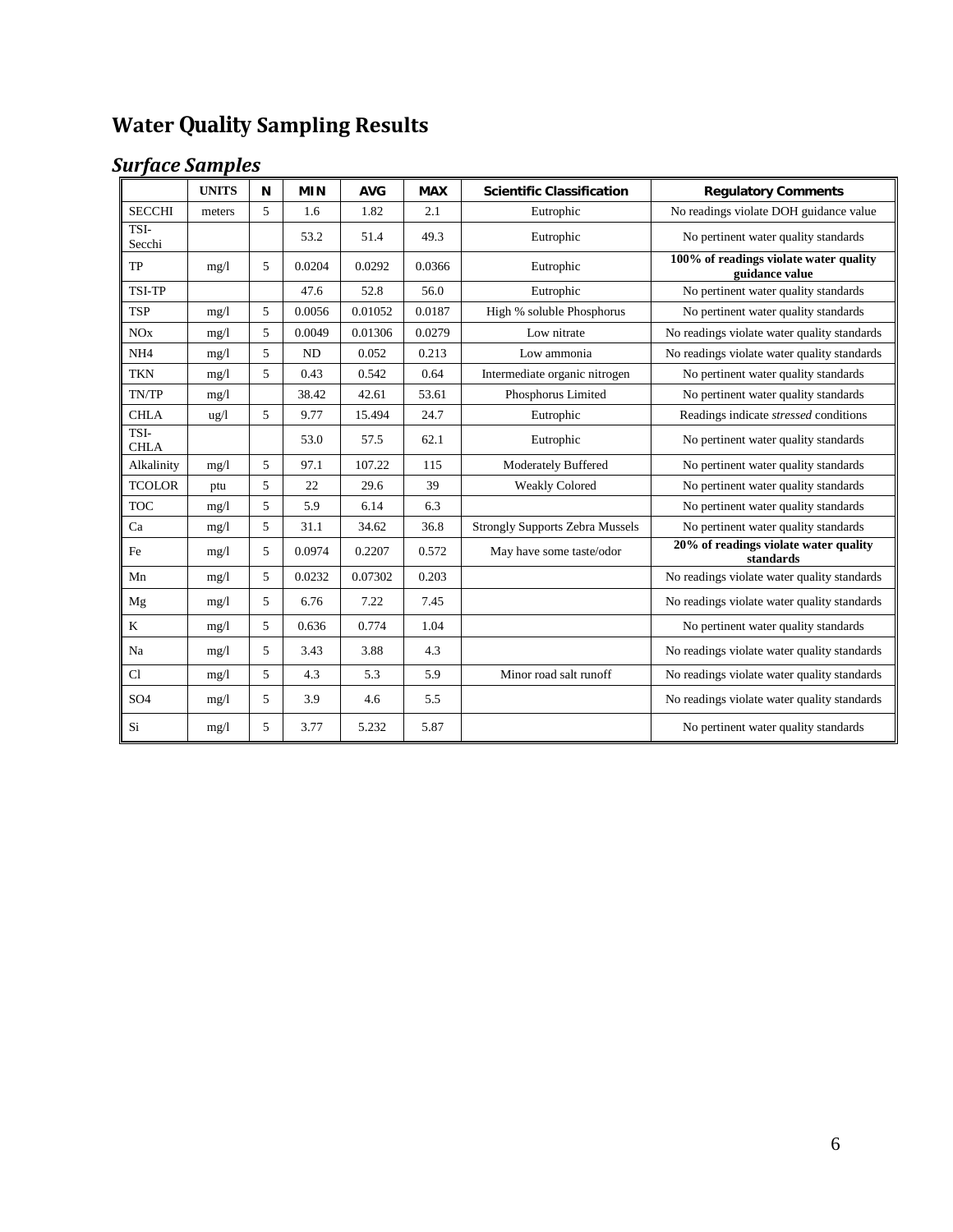| <b>Bottom Samples</b> |  |
|-----------------------|--|
|                       |  |

|                             | <b>UNITS</b> | N | <b>MIN</b> | <b>AVG</b> | <b>MAX</b> | <b>Scientific Classification</b>       | <b>Regulatory Comments</b>                                                                        |
|-----------------------------|--------------|---|------------|------------|------------|----------------------------------------|---------------------------------------------------------------------------------------------------|
| TP-bottom                   | mg/1         | 3 | 0.0286     | 0.1312     | 0.231      |                                        | No pertinent water quality standards                                                              |
| TSP-<br>bottom              | mg/1         | 3 | 0.0126     | 0.0601     | 0.119      | High % soluble phosphorus              | No pertinent water quality standards                                                              |
| NO <sub>x</sub> -<br>bottom | mg/1         | 3 | 0.0073     | 0.0172     | 0.0313     | No evidence of DO depletion            | No readings violate water quality<br>standards                                                    |
| NH <sub>4</sub> -<br>bottom | mg/l         | 3 | 0.028      | 0.382      | 0.801      | Evidence of DO depletion               | No readings violate water quality<br>standards                                                    |
| TKN-<br>bottom              | mg/1         | 3 | 0.4        | 0.98       | 1.69       |                                        | No pertinent water quality standards                                                              |
| Alk-<br>bottom              | mg/1         | 3 | 63.4       | 90.7       | 120        | <b>Moderately Buffered</b>             | No pertinent water quality standards                                                              |
| TCOLOR-<br>bottom           | ptu          | 3 | 32         | 44.7       | 60         | <b>Highly Colored</b>                  | No pertinent water quality standards                                                              |
| TOC-<br>bottom              | mg/1         | 3 | 4.7        | 5.8        | 6.9        |                                        | No pertinent water quality standards                                                              |
| Ca-bottom                   | mg/1         | 3 | 28.3       | 32.9       | 35.2       | <b>Strongly Supports Zebra Mussels</b> | No pertinent water quality standards                                                              |
| Fe-bottom                   | mg/1         | 3 | 0.242      | 1.491      | 2.82       | Taste or odor likely                   | 67% of readings violate class 'A' water<br>quality standards (not applicable to West<br>Mud Lake) |
| $Mn-$<br>bottom             | mg/1         | 3 | 0.203      | 1.168      | 2.08       | Taste or odor likely                   | 67% of readings violate class 'A' water<br>quality standards (not applicable to West<br>Mud Lake) |
| $Mg-$<br>bottom             | mg/1         | 3 | 5.92       | 6.5        | 6.96       |                                        | No readings violate water quality<br>standards                                                    |
| K-bottom                    | mg/1         | 3 | 0.745      | 0.83       | 0.918      |                                        | No pertinent water quality standards                                                              |
| Na-bottom                   | mg/1         | 3 | 3.12       | 3.4        | 3.72       |                                        | No readings violate water quality<br>standards                                                    |
| Cl-bottom                   | mg/1         | 3 | 4.5        | 4.93       | 5.3        |                                        | No readings violate water quality<br>standards                                                    |
| SO <sub>4</sub><br>bottom   | mg/1         | 3 | 2.2        | 3.5        | 4.2        |                                        | No readings violate water quality<br>standards                                                    |
| Si-bottom                   | mg/1         | 3 | 3.96       | 6.81       | 9.03       |                                        | No pertinent water quality standards                                                              |

#### *Lake Perception*

|                             | <b>UNITS</b>   | MIN | AVG | <b>MAX</b>       | <b>Scientific Classification</b> | <b>Regulatory Comments</b>           |
|-----------------------------|----------------|-----|-----|------------------|----------------------------------|--------------------------------------|
| Water Clarity<br>Assessment | $1-5$ . 1 best | c   |     | $\sqrt{2}$<br>ш. | Definite Algal Greenness         | No pertinent water quality standards |
| Weed<br>Assessment          | $1-5$ , 1 best |     | 2.6 | 3                | Plants Grow to Lake Surface      | No pertinent water quality standards |
| Recreational<br>Assessment  | $1-5$ , 1 best |     | 2.8 | G                | Slightly Impaired                | No pertinent water quality standards |

## **Legend Information**

# *General Legend Information*

Surface Samples = integrated sample collected in the first 2 meters of surface water<br>Bottom Samples = grab sample collected from a depth of approximately 1 meter from  $=$  grab sample collected from a depth of approximately 1 meter from the lake bottom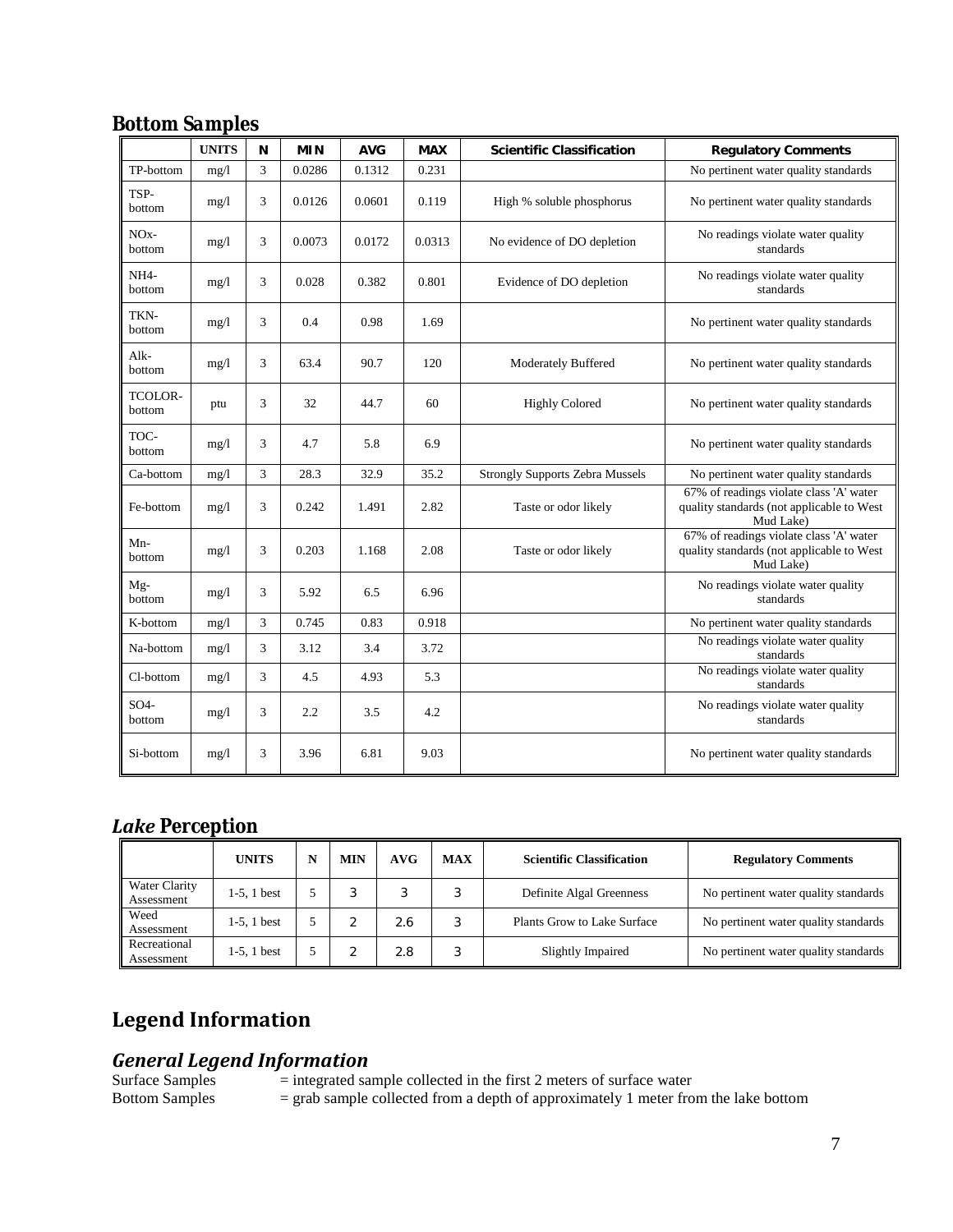| <b>SECCHI</b>                | $=$ Secchi disk water transparency or clarity - measured in meters $(m)$                                                                |
|------------------------------|-----------------------------------------------------------------------------------------------------------------------------------------|
| <b>TSI-SECCHI</b>            | $=$ Trophic State Index calculated from Secchi, $= 60 - 14.41*$ ln(Secchi)                                                              |
| <b>Laboratory Parameters</b> |                                                                                                                                         |
|                              |                                                                                                                                         |
| ND                           | $=$ Non-Detect, the level of the analyte in question is at or below the laboratory's detection<br>limit                                 |
| TP                           | $=$ total phosphorus- milligrams per liter (mg/l)<br>Detection limit = $0.003$ mg/l; NYS Guidance Value = $0.020$ mg/l                  |
| TSI-TP                       | = Trophic State Index calculated from TP, = $14.42*ln(TP*1000) + 4.15$                                                                  |
| <b>TSP</b>                   | $=$ total soluble phosphorus, mg/l<br>Detection $\lim_{t=0}$ = 0.003 mg/l; no NYS standard or guidance value                            |
| <b>NO<sub>x</sub></b>        | $=$ nitrate + nitrite nitrogen, mg/l                                                                                                    |
|                              | Detection limit = $0.01$ mg/l; NYS WQ standard = $10$ mg/l                                                                              |
| NH <sub>4</sub>              | $=$ total ammonia, mg/l                                                                                                                 |
|                              | Detection limit = $0.01$ mg/l; NYS WQ standard = $2$ mg/l                                                                               |
| <b>TKN</b>                   | $=$ total Kjeldahl nitrogen ( $=$ organic nitrogen $+$ ammonia), mg/l                                                                   |
|                              | Detection $\lim_{t=0} 0.01$ mg/l; no NYS standard or guidance value                                                                     |
| TN/TP                        | = Nitrogen to Phosphorus ratio (molar ratio), = $(TKN + NOx)*2.2/TP$                                                                    |
|                              | $>$ 30 suggests phosphorus limitation, $<$ 10 suggests nitrogen limitation                                                              |
| <b>CHLA</b>                  | = chlorophyll <i>a</i> , micrograms per liter ( $\mu$ g/l) or parts per billion (ppb)                                                   |
|                              | Detection $\text{limit} = 2 \mu g/l$ ; no NYS standard or guidance value                                                                |
| <b>TSI-CHLA</b>              | = Trophic State Index calculated from CHLA, = $9.81*ln(CHLA) + 30.6$                                                                    |
| <b>ALKALINITY</b>            | $=$ total alkalinity in mg/l as calcium carbonate                                                                                       |
| <b>TCOLOR</b>                | Detection $\lim_{t=10}$ mg/l; no NYS standard or guidance value<br>$=$ true (filtered or centrifuged) color, platinum color units (ptu) |
|                              | Detection $\text{limit} = 5 \text{ put}$ ; no NYS standard or guidance value                                                            |
| TOC                          | $=$ total organic carbon, mg/l                                                                                                          |
|                              | Detection $\lim_{t=1}$ mg/l; no NYS standard or guidance value                                                                          |
| Ca                           | $=$ calcium, mg/l                                                                                                                       |
|                              | Detection $\lim_{t=1}$ mg/l; no NYS standard or guidance value                                                                          |
| Fe                           | $=$ iron, mg/l                                                                                                                          |
|                              | Detection limit = $0.1$ mg/l; NYS standard = $0.3$ mg/l                                                                                 |
| Mn                           | $=$ manganese, mg/l                                                                                                                     |
|                              | Detection limit = $0.01$ mg/l; NYS standard = $0.3$ mg/l                                                                                |
| Mg                           | $=$ magnesium, mg/l                                                                                                                     |
|                              | Detection limit = $2 \text{ mg/l}$ ; NYS standard = $35 \text{ mg/l}$                                                                   |
| K                            | $=$ potassium, mg/l                                                                                                                     |
|                              | Detection $\lim_{t=2}$ mg/l; no NYS standard or guidance value                                                                          |
| Na                           | $=$ sodium, mg/l                                                                                                                        |
|                              | Detection limit = $2 \text{ mg/l}$ ; NYS standard = $20 \text{ mg/l}$                                                                   |
| Cl                           | $=$ chloride, mg/l                                                                                                                      |
|                              | Detection limit = $2 \text{ mg/l}$ ; NYS standard = $250 \text{ mg/l}$                                                                  |
| SO <sub>4</sub>              | $=$ sulfate, mg/l                                                                                                                       |
|                              | Detection limit = $2 \text{ mg/l}$ ; NYS standard = $250 \text{ mg/l}$                                                                  |
| Si                           | $=$ Dissolved silica, mg/l                                                                                                              |
|                              | Detection $\lim_{t=0} 0.01$ mg/l; no NYS standard or guidance value                                                                     |

### *Field Parameters*

| Depth | $=$ water depth, meters                                                         |
|-------|---------------------------------------------------------------------------------|
| Temp  | $=$ water temperature, degrees Celsius                                          |
| D.O.  | $=$ dissolved oxygen, in milligrams per liter (mg/l) or parts per million (ppm) |
|       | NYS standard = $4 \text{ mg/l}$ ; 5 mg/l for salmonids                          |
|       |                                                                                 |